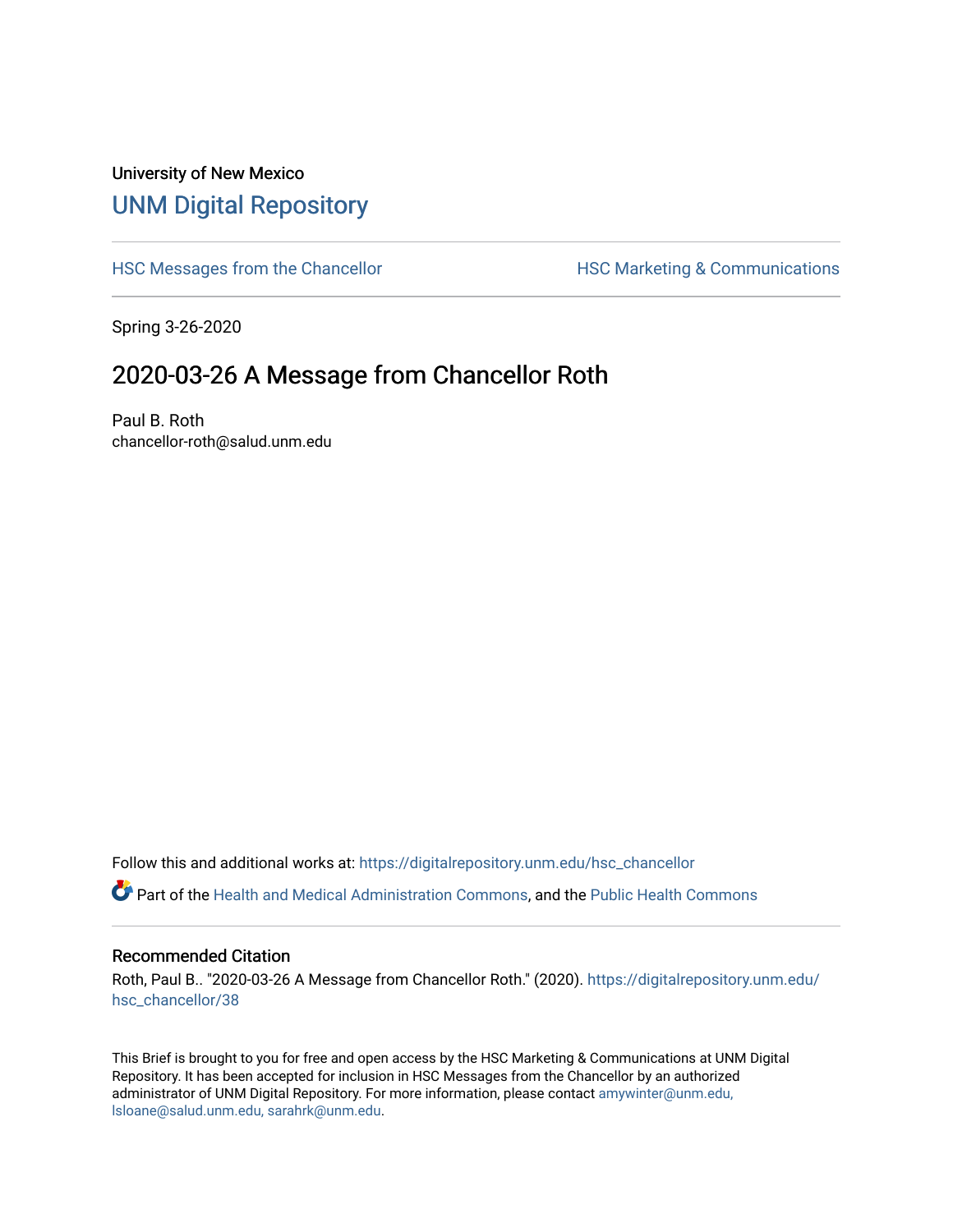

[View this email in your browser](https://mailchi.mp/52ebf76354cd/message-from-the-chancellor-coronavirus-4358560?e=b4bbfca2c0)

# **A Message from Chancellor Roth**

Dear Colleagues:

As of this morning, the New Mexico Department of Health reports that 112 people have tested positive for the novel coronavirus, and nearly 7,800 tests have been administered statewide. These numbers change daily, however: for the latest updates, please visit the [New Mexico](https://unm.us19.list-manage.com/track/click?u=59ce53c1a4dedb490bac78648&id=4ce6518a65&e=b4bbfca2c0)  [Department of Health website.](https://unm.us19.list-manage.com/track/click?u=59ce53c1a4dedb490bac78648&id=4ce6518a65&e=b4bbfca2c0)

The global COVID-19 pandemic has had an unprecedented impact on The University of New Mexico and the UNM Health Sciences Center. Tomorrow (Friday, March 27), I will join President Garnett S. Stokes, Provost James Holloway and Teresa Costantinidis, Senior Vice President for Finance & Administration, for a virtual town hall to answer your questions about the University's response to the outbreak.

We really want to hear your concerns and promise to provide you with the most up-to-date information possible. Please see below for additional details on how to submit questions and dial in to the event.

Here are some additional updates:

• Individuals should NOT be purchasing supplies or PPE equipment on their own or with their personal credit cards. We have a dedicated supply chain, all procurement staff are working and the EOC is handling all purchases for PPE equipment. We will not reimburse individuals or departments if you go outside the established incident command structure and supply chain process. If you have an identified need or source, speak to your supervisor who will send the request to the emergency operations center (EOC).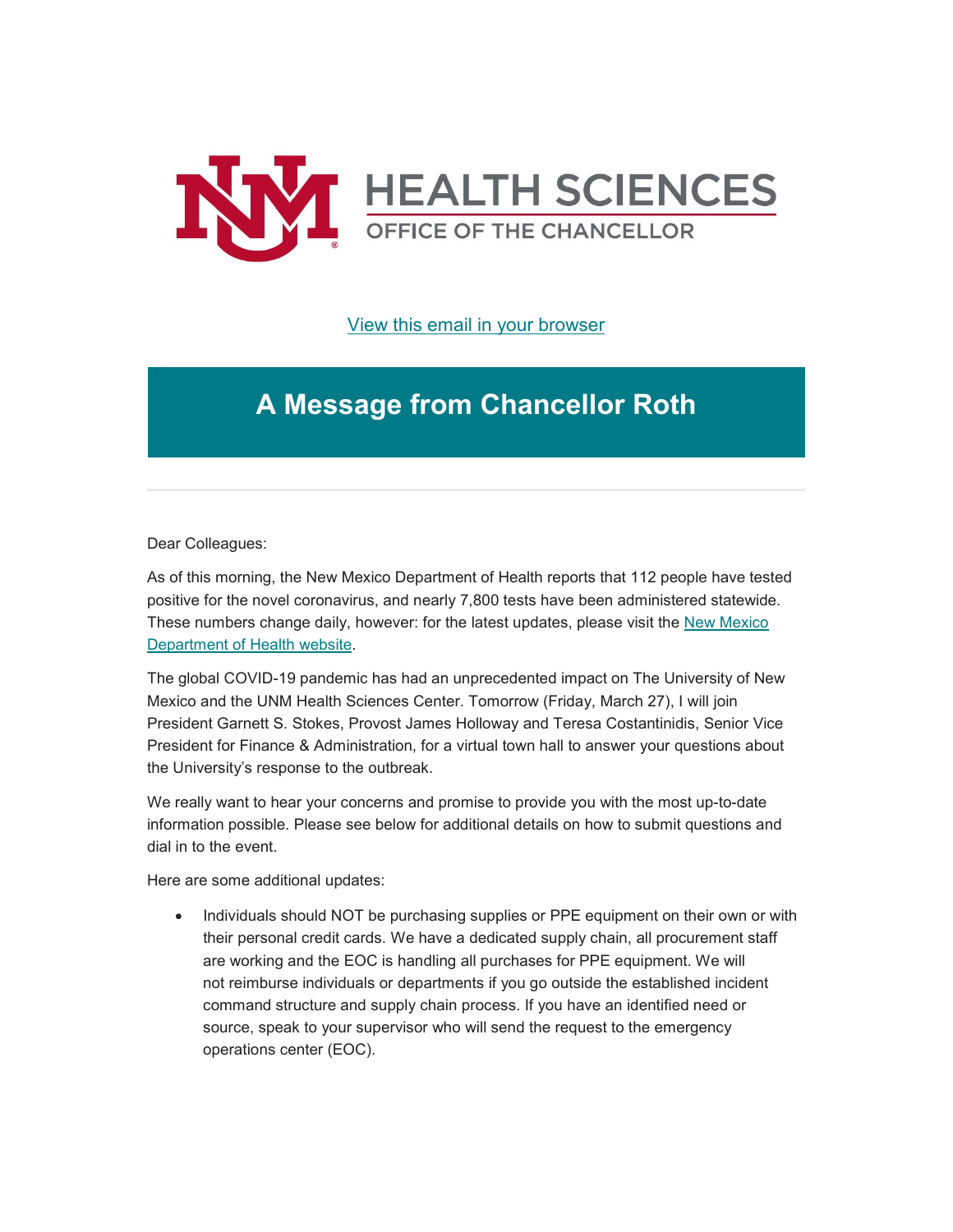- The EOC has provided some additional clarification on the many inquiries received about mask donations from the community. For the safety of individuals, we are currently not accepting homemade masks. We are evaluating industry mask donations on a case-by-case basis in order to ensure we provide adequate protection for the safety of our staff. Please send any offers or information about possible donated supplies to [unmheoc@salud.unm.edu,](mailto:unmheoc@salud.unm.edu) and we will contact the donor and evaluate whether the offered supplies meet guidelines.
- We continue to reevaluate the PPD guidance and have our hospital Epidemiologist reviewing the latest guidance from the CDC, WHO and others to ensure you are taken care of and protected.
- Suspensions in hiring staff Because there is so much uncertainty in the financial future of the state, the university is suspending all staff hires at this time. If you have a critical hiring need you will need to make a request to move forward with this hire. [You](https://unm.us19.list-manage.com/track/click?u=59ce53c1a4dedb490bac78648&id=b6da1877e7&e=b4bbfca2c0)  [can read more about this here.](https://unm.us19.list-manage.com/track/click?u=59ce53c1a4dedb490bac78648&id=b6da1877e7&e=b4bbfca2c0)
- We are UNM Strong I want to continue to thank each of you for your hard work and dedication during this time. I know many of you are now the only person in your home earning a paycheck as the private sector has seen incredible and unprecedented layoffs recently. We are not laying off employees at UNM, we care deeply for you and your families, and we will get through this together.

These circumstances pose tremendous uncertainties for all of us. We worry whether a loved one – or ourselves – might contract the illness. We could be experiencing anxiety about our financial well-being.

While many of the things that will affect us are out of our control, each of us do have control over our own behavior. What will clearly reduce the likelihood of any of us contracting coronavirus is our following the public health recommendations to stay at home, social distance when we must leave our homes, and wash our hands regularly.

But I would urge you to resist the impulse to engage in catastrophic thinking. All any of us can do at the moment is to plan prudently and then focus on responding as best we can to whatever challenge is at hand. One day at a time, we will get through this.

Warm regards,

Paul B. Roth, MD, MS Chancellor for Health Sciences CEO, UNM Health System Dean, UNM School of Medicine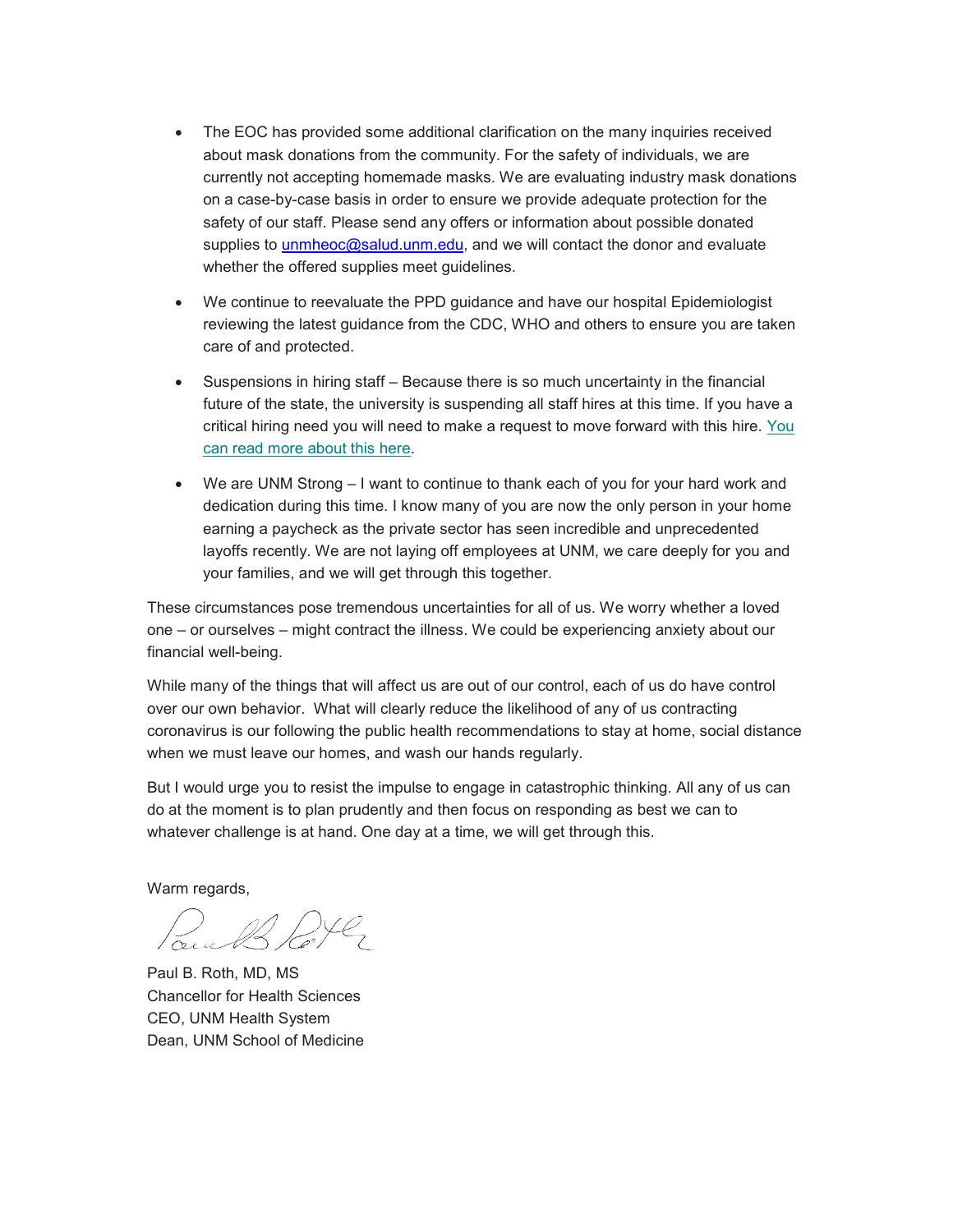

You are invited to join UNM President Garnett S. Stokes and members of University leadership at a virtual Lobo community town hall, where panelists will answer questions and provide the most recent and up-to-date information on how UNM is responding to the COVID-19 pandemic. The town hall will be held on Friday, March 27 at 12:00 p.m.

President Stokes will be joined by: James Holloway, Provost and Executive Vice President for Academic Affairs; Dr. Paul Roth, Chancellor and Executive President for Health Sciences; Teresa Costantinidis, Senior Vice President for Finance & Administration; and other administrators and health professionals to support answering your questions.

### **Submit questions for the panel**

Submit your questions to the panel in advance by [completing this survey.](https://unm.us19.list-manage.com/track/click?u=59ce53c1a4dedb490bac78648&id=0cb3210236&e=b4bbfca2c0) The questions will be aggregated by category and addressed during the town hall. Please try to have questions submitted by Friday, March 27 at 9 a.m.; the University will continue to review and provide answers to questions or issues that have not been addressed.

There will also be an opportunity to ask questions via Zoom during the session, using the Q & A function. The town hall will be recorded and posted on the [UNM President's website](https://unm.us19.list-manage.com/track/click?u=59ce53c1a4dedb490bac78648&id=1c1c138cf0&e=b4bbfca2c0) and the [UNM COVID-19 website.](https://unm.us19.list-manage.com/track/click?u=59ce53c1a4dedb490bac78648&id=195726be13&e=b4bbfca2c0) Please note that the information and guidance discussed in this town hall is constantly changing. Therefore, you should continue to check the UNM COVID-19 [website](https://unm.us19.list-manage.com/track/click?u=59ce53c1a4dedb490bac78648&id=16d5fae35a&e=b4bbfca2c0) for updates.

## **Zoom webinar invitation**

When: Mar 27, 2020 12:00 PM Mountain Time (US and Canada) Topic: UNM Community Town Hall: COVID-19 Pandemic Updates, Information and Q&A

## **Please click this link to join the webinar:** [https://unm.zoom.us/j/568129772](https://unm.us19.list-manage.com/track/click?u=59ce53c1a4dedb490bac78648&id=da33441c05&e=b4bbfca2c0)

Or iPhone one-tap: US: +13462487799,,568129772# or +16699006833,,568129772#

Or Telephone:

Dial (for higher quality, dial a number based on your current location): US: +1 346 248 7799 or +1 669 900 6833 or +1 253 215 8782 or +1 301 715 8592 or +1 312 626 6799 or +1 646 558 8656

Webinar ID: 568 129 772

[International numbers](https://unm.us19.list-manage.com/track/click?u=59ce53c1a4dedb490bac78648&id=5227007176&e=b4bbfca2c0) are available here.

Quick Start Guide: If you have never used Zoom before, please install the client in advance of the webinar. The guides for Windows and Mac users [are available here.](https://unm.us19.list-manage.com/track/click?u=59ce53c1a4dedb490bac78648&id=434ecd0a81&e=b4bbfca2c0)